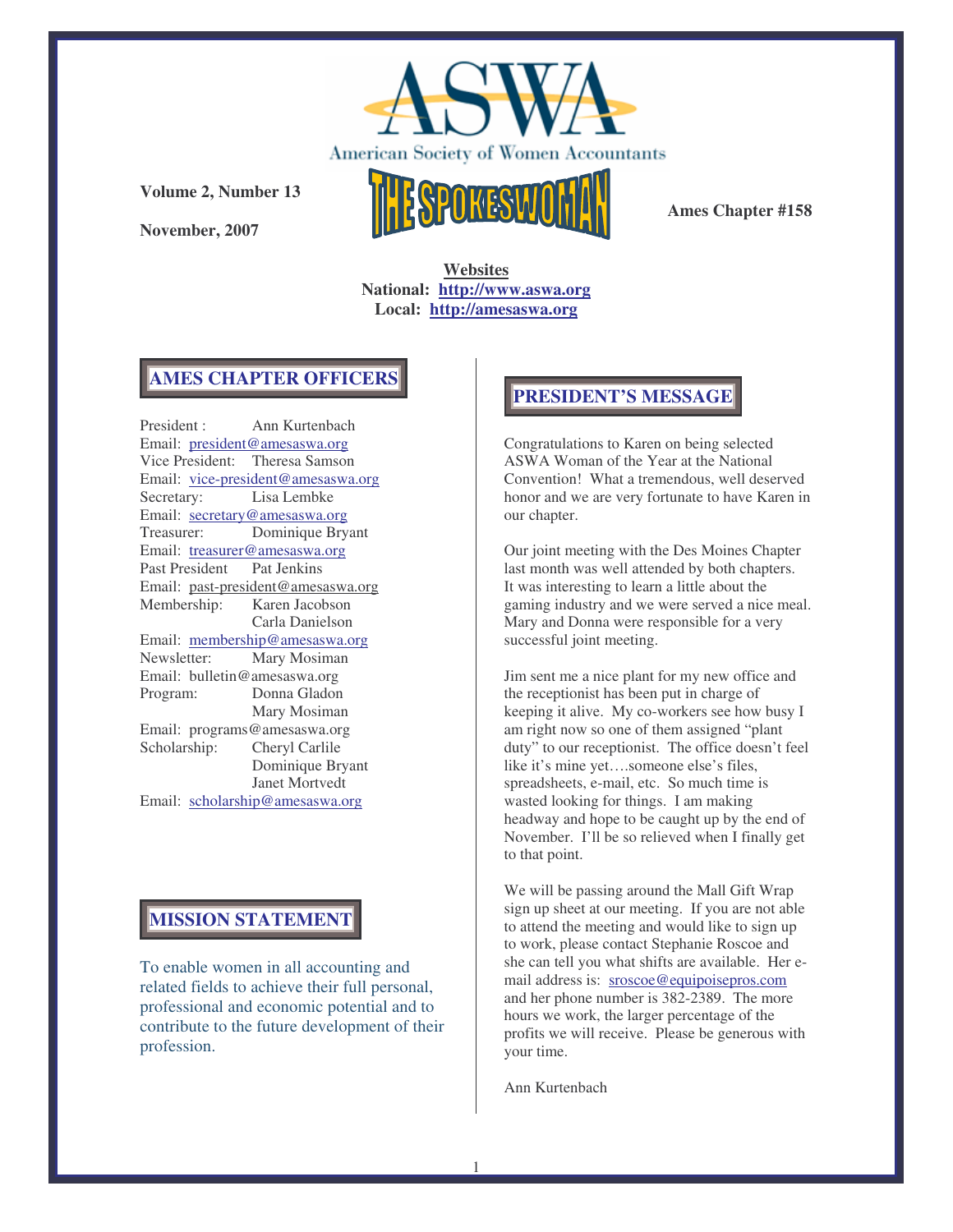

**November, 2007**



**Ames Chapter #158**

**Websites National: http://www.aswa.org Local: http://amesaswa.org**

## **MEETING INFORMATION**

Date: Wednesday, November 14th

- Time: 5:30 Social/Networking
	- 6:00 Speaker
	- 7:00 Dinner/Announcements
- Topic: Land Values in Iowa By Kathleen M. Strum CPA
- Location: Buford's Restaurant 2601 E 13<sup>th</sup> Street, Ames

# **AGENDA**

Agenda American Society of Women Accountants Ames Chapter #158 November 14, 2007

- 1. Call to Order
- 2. Quorum
- 3. Special Announcement
- 4. Approval of September Minutes
- 5. Treasurer's Report
	- a. Monthly Report
- 6. Committee Reports
	- a. Membership
	- b. Program
	- c. Bulletin
	- d. Scholarship
- 7. Old Business
	- a. National Conference
	- b. Mall Gift Wrapping
- 8. New Business
	- a. Holiday party
- 9. Announcements a. Next Meeting – January 16, 2008 at Buford's b. Networking Lunch – Monday, Nov 26 at Panera Bread, 12:00
- 10. Adjournment

# **SPEAKER INFORMATION**

## *Kathleen M. Strum, CPA MBA*

Kathy received her Bachelor of Business Administration degree from Iowa State University in May of 1983. She also passed the CPA exam in May of 1983. She received her Master of Business Administration degree in May of 1996. She is a Charter Member of the Ames Chapter 158 of ASWA and has served in almost every capacity for the Chapter including being the second member to serve as President.

Kathy is the Chief Financial Officer and Director of Hertz Farm Management, Inc. and a controlled group of property management, investment, and financial service companies headquartered in Nevada, Iowa with branch offices throughout the Midwest.

Kathy is a member of the American Society of Women Accountants, American Institute of Certified Public Accountants, Iowa Society of Certified Public Accountants, Iowa Women in Agriculture, and Rotary International.

Kathy is married with four children and seven grand children. Kathy likes to bicycle and in 1994 rode her bike 500 miles across the State of Iowa on RAGBRAI. The Registers Annual Great Bike Ride Across Iowa. She and her family have participated on all but a couple of RAGBRAI's since 1993.

Kathy is currently serving as Chair of the American Society of Women Accountants Educational Foundation. (the Foundation) She has previously served for two years as Vice Chair.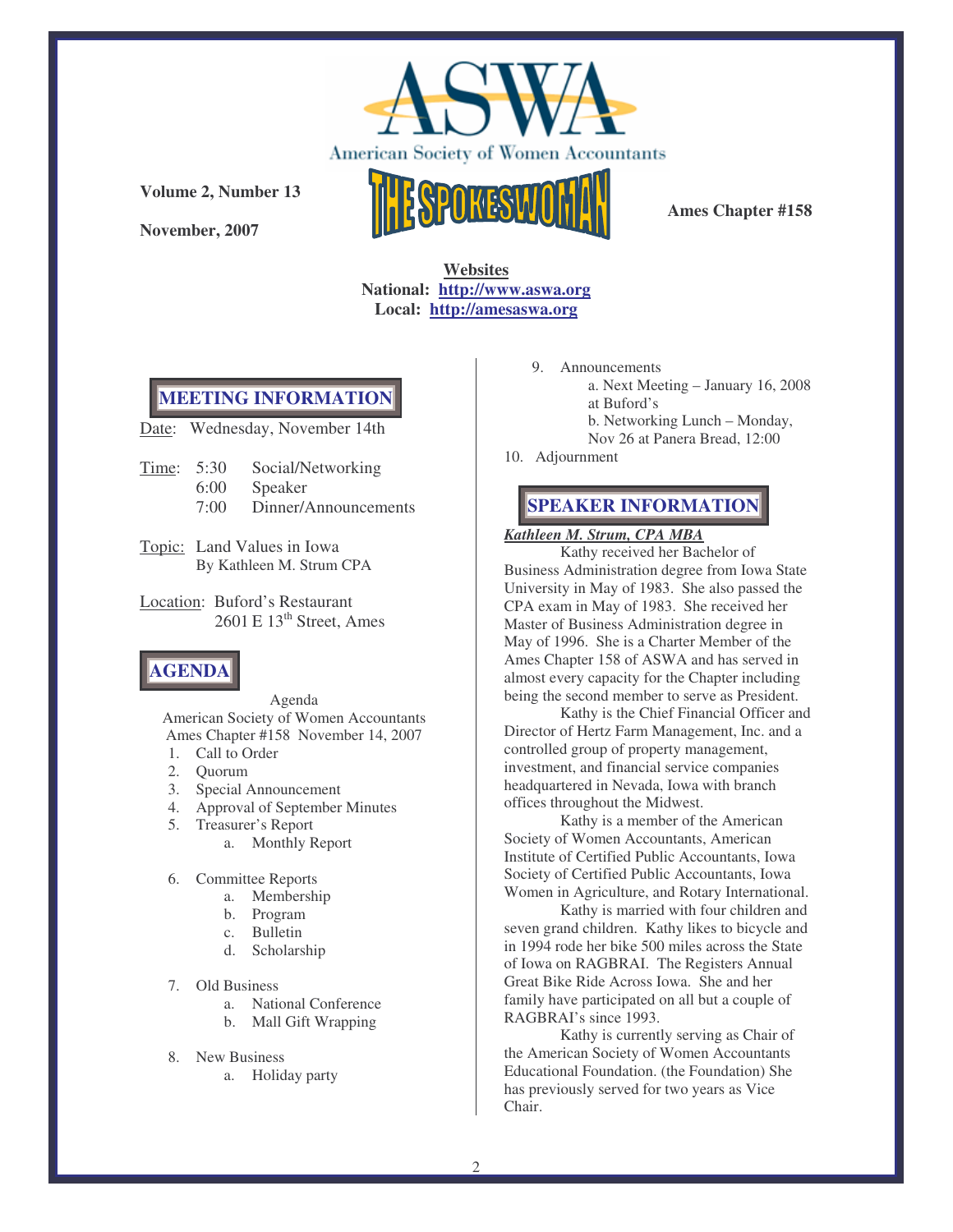

**November, 2007**



**Ames Chapter #158**

## **Websites National: http://www.aswa.org Local: http://amesaswa.org**

**MINUTES JUNE 20, 2007**

The June 20 meeting was called to order by President Pat Jenkins at Legends Restaurant at 7:20 p.m. In attendance were: Carolyn Bauer, Nancy Campbell, Cheryl Carlile, Donna Gladon, Karen Jacobson, Pat Jenkins, Annmarie Kurtenbach, Lisa Lembke, Janet Mortvedt, Margaret Munson, Brenda O'Neal-Smith, Stephanie Roscoe, Theresa Samson, Lin Shen, Cindy Sippel, Kathleen Strum, Penney Strum, Marilyn Moehlmann, and Kara Kirkhart. A quorum was present.

The speaker for the meeting, Eckhard Strempel and his wife Linda were also present.

The May minutes were changed to read that "if no one else volunteers" on the subject of the gift-wrap committee. It was moved by Karen and seconded by Penney that the minutes be approved as amended. Motion passed.

There was no Treasurer's Report this month.

#### Committee Reports:

Membership Committee: Margaret has distributed the members' information spreadsheets and requests that corrections be made and returned to her. The Ames Public Library has requested an update on the Association contact information. Margaret will remain as the contact person. Karen noted that as we have eleven new members, we are entitled to one free registration at the convention. We are currently leading in the region for combined member retention and new members. She suggested we think about how to award the free registration and to let her know by July 18 suggestions on how to award them. Some possibilities are to draw a name out of a hat or to share equally in the value of the registration among all attending.

Program Committee: Cindy and Donna have a good variety of meeting topics in the works. Cindy thanked all for suggestions.

Bulletin Committee: No report

Scholarship Committee: Cheryl had nothing to report this month.

Old Business:

a. Gift Wrap Committee: Karen reported that no one had contacted her expressing interest of serving on the committee. For anyone interested, the first meeting of the committee will be on July 16.

New Business: No new business to report.

Member of the Year: Will be announced and awarded at the July 18 planning meeting.

Installation of Officers: Officers for the 2007-2008 year were installed. New officers are President : Ann Kurtenbach; Vice President: Theresa Samson; Secretary: Lisa Lembke; Treasurer: Dominique Bryant; Past President: Pat Jenkins; Membership: Karen Jacobson and Carla Danielson; Newsletter: Mary Mosiman; Program: Donna Gladon and Mary Mosiman; Scholarship: Cheryl Carlile, Dominique Bryant and Janet Mortvedt.

Announcements:

Cindy volunteered to host the July planning meeting at her home with a salad buffet. Directions will be sent out. Members are invited to bring dessert and their checkbooks and to share the value of the meal to the scholarship fund. Members should also think of ideas for speakers and activities and ideas for a fall seminar.

The next Networking Lunch will be held on Friday, June 29, at Wallaby's and will be the last until fall.

Margaret thanked the officers for a great 2006-2007 year.

The meeting was adjourned at 7:45.

Respectfully Submitted,

Carolyn N. Bauer Secretary

# **MINUTES SEPT 19, 2007**

- **Call to Order:** The September 2007 Membership Meeting of the Ames Chapter #158 was called to order by President Annmarie Kurtenbach in Ames at 7:40 pm on Wednesday, September 19, 2007. Those in attendance were Dominique Bryant, Nancy Campbell, Cheryl Carlile, Jan Duffy, Donna Gladon, Annmarie Kurtenbach, Karen Jacobson, Sue Jones, Mary Mosiman, Kate Mulder, Margaret Munson, Theresa Samson, Cindy Sippel, and guests Marilyn Moehlmann, and Josie Six. A quorum was present.
- **Adoption of Agenda:** Theresa Samson moved and Karen Jacobson seconded a motion to amend the agenda to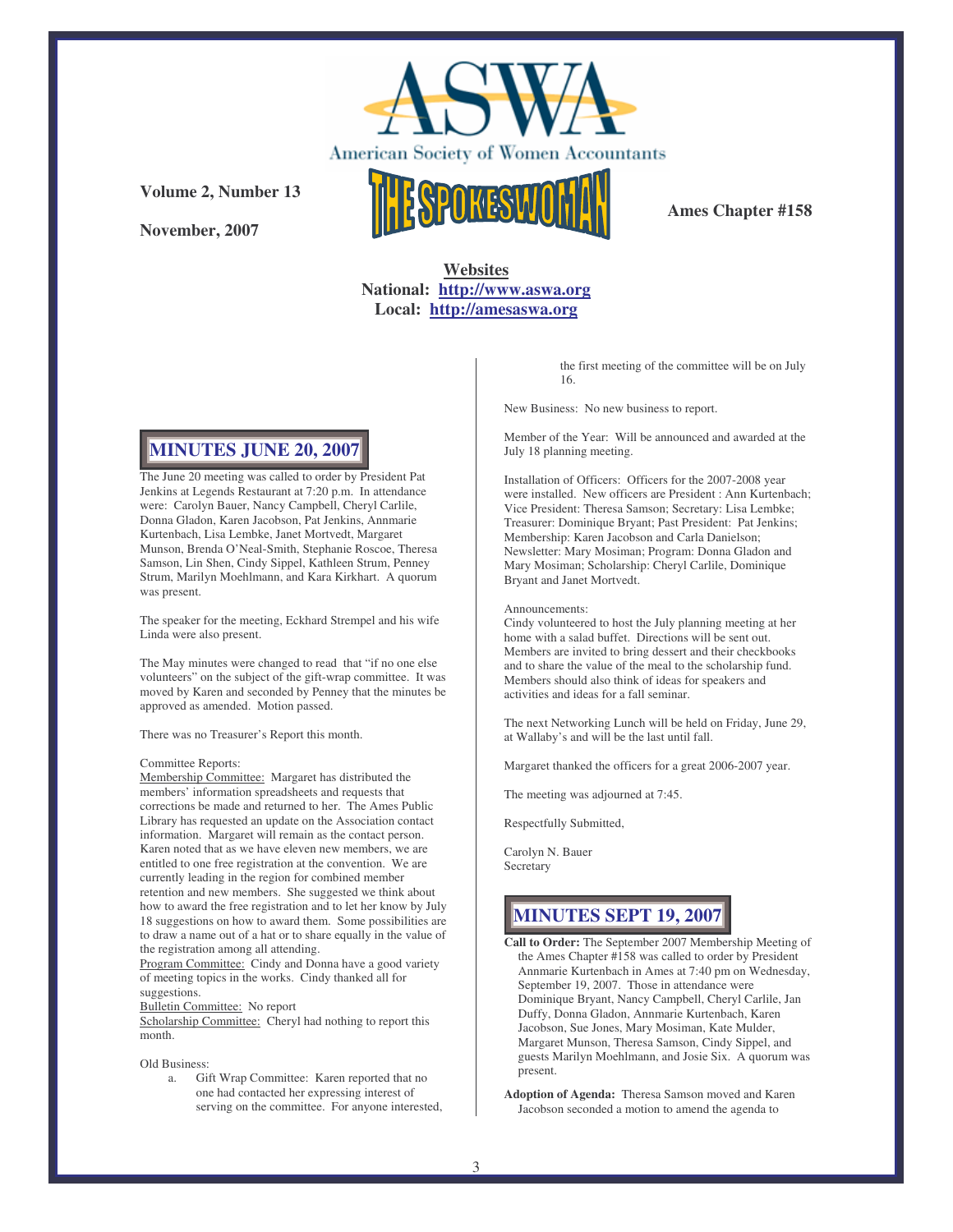

**November, 2007**



**Ames Chapter #158**

## **Websites National: http://www.aswa.org Local: http://amesaswa.org**

include a membership program and to add Continuing Education under Old Business, as well as to allow a report by Mary Mosiman at the beginning of the meeting. Motion carried.

**Mary Mosiman:** Due to computer difficulties, the June minutes are not available for publication at this time. Mary Mosiman and Carolyn Bauer are working to try to recover the minutes.

The October meeting will be a joint meeting with the Des Moines Chapter at Prairie Meadows. Mary will send a meeting announcement along with the menu choices. Each attendee will need to pre-order from that menu. The cost of the dinner will be \$30 and must be paid for each reservation.

- **Membership Program:** This is a special membership meeting and we are happy to have two guests. Karen Jacobson presented a short program about ASWA and Ames Chapter history and goals.
- **Approval of Minutes:** There were no minutes available from the June meeting. Notes from the July planning meeting were emailed separately to the members earlier this week.
- **Treasurer's Report:** Dominique Bryant presented Treasurer's reports for July and August 2007. The Treasurer's reports were placed on file for review.

### **Committee Reports:**

### **Membership Committee:**

- Karen Jacobson presented three applications for approval by the membership: Marilyn Moehlmann, Cindy Jeffrey, and Soma Mitra. Karen Jacobson made and Cindy Sippel seconded a motion to accept the applications subject to approval by National. Motion carried.
- We started the new year with 31 members but have lost four to non-renewal.
- **Program:** Watch for information about the October meeting and car-pooling.

**Bulletin:** Submit all information and reports for the October bulletin to Mary Mosiman.

**Scholarship:** Cheryl Carlile is working with the Scholarship Committee to get the application distributed for a November 1 due date. The committee expects to have a recommendation for scholarship winner(s) at the November meeting.

#### **Old Business:**

- 2007 Member of the Year recipient: Kathy Strum was presented the member of the year award at the July planning meeting where Kate Mulder gave an excellent review of Kathy's accomplishments.
- **National Conference free registration for new attendee.** The chapter received a free conference registration for a new attendee as a result of the 2007 recruitment efforts. Karen Jacobson will work with National to assure that the free registration is received.
- **Continuing Education:** The ISU Accounting Department will have a seminar on December 17. ISU Extension will have a tax conference in December. The Iowa Society of CPAs has several continuing education seminars between now and December.

#### **New Business:**

- **Web site**: Kate Mulder will include a link to our bylaws on the Chapter Web site. She also presented some "hits" statistics for our Web page.
- **Selection of 3 delegates for the National Conference:** Our Chapter is entitled to three delegates to the National Conference. Kate Mulder, Kathy Strum, Dominique Bryant, Karen Jacobson, Cindy Sippel, Stephanie Roscoe, and Penny Strum. Kate and Kathy will have obligations because of their membership on the National Boards. Karen Jacobson made and Jan Duffy seconded a motion to have Dominique Bryant, Penny Strum, and Stephanie Roscoe as delegates and all of them plus Karen Jacobson and Cindy Sippel as alternates. Motion carried.
- **Proposed bylaw amendment for 2007 annual meeting:** There is a proposed bylaw amendment at National changing the maximum size of the National board from 14 to 18 and including a third Vice President. Karen Jacobson made and Theresa Samson seconded a motion to instruct the delegates to vote yes on the bylaw amendment unless compelling information was presented at the meeting. The motion was withdrawn. Karen Jacobson made and Theresa Samson seconded a motion to inform the delegates that the membership favors the bylaw amendment unless compelling information to the contrary is presented at the meeting.
- **Mall Gift Wrapping:** A sign up sheet was circulated. There is a potential for 816 hours. The goal is for ASWA to work half the hours – 15 hours per member. Sign up early and often. The sheet will be circulated at the October and November meetings.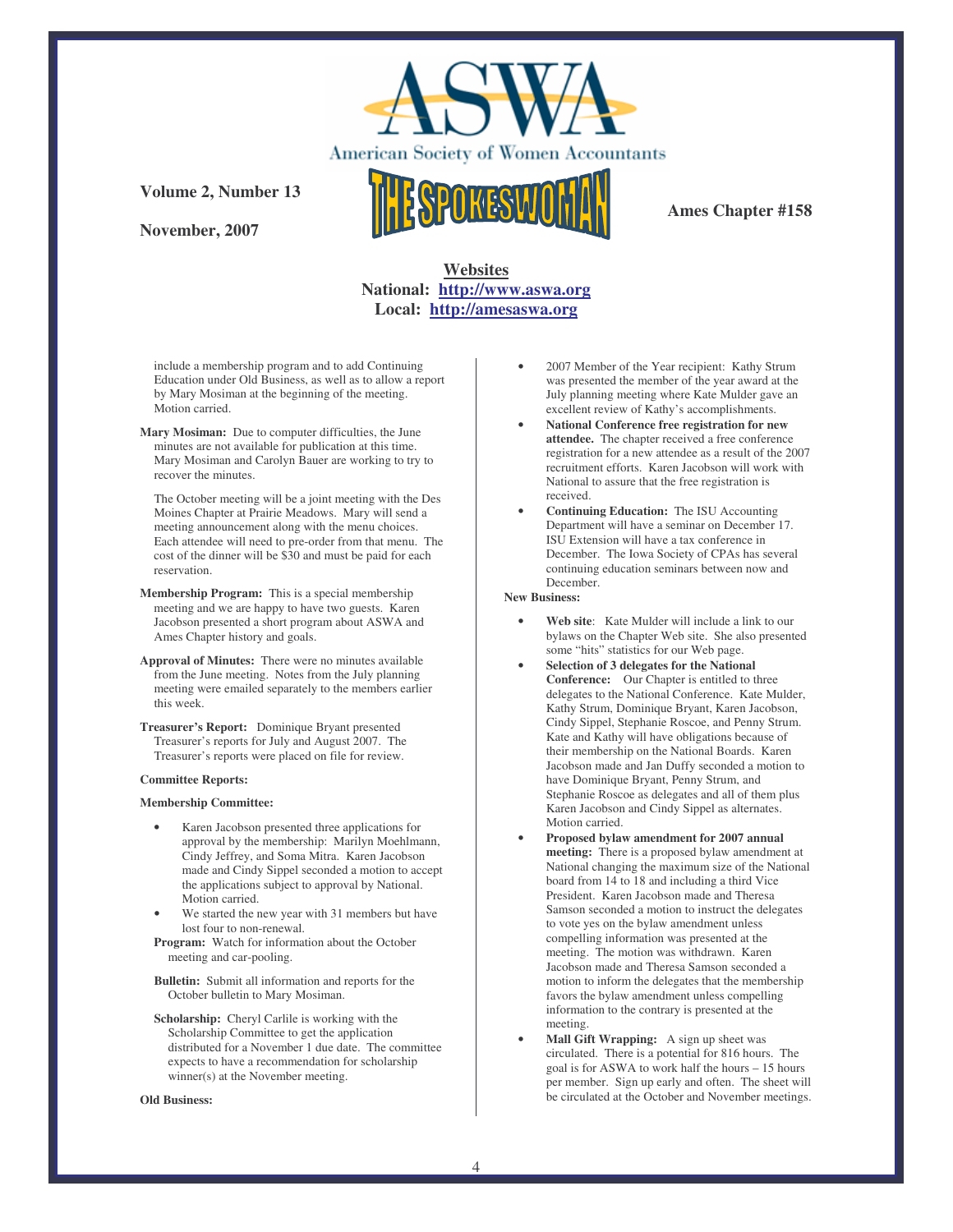

**November, 2007**



**Ames Chapter #158**

## **Websites National: http://www.aswa.org Local: http://amesaswa.org**

### **Announcements:**

• The ISU Business Wee etiquette dinner is next Monday evening. Jan Duffy will send out information.

**Next meeting:** October 16, 2007 at Prairie Meadows..

**Networking Luncheon:** Wednesday, Sept. 26 at Hickory Park, 12:00.

**Adjournment:** Meeting adjourned at 8:45 pm.

Respectfully submitted,

Margaret Munson

Acting Secretary

## **ASWA Schedule of Athletic Events**

| <b>Nov</b> | Volleyball      | 4:00 | Hilton |
|------------|-----------------|------|--------|
|            | <b>Nebraska</b> |      |        |

Please RSVP to Jan Duffy jduffy@iastate.edu or 294-1481 by the day before the event. We can meet 15 minutes before the event at the box office or the ticket stand for soccer.

# **UPCOMING MEETING**

# **UPCOMING EVENTS**

### **Networking Luncheons**

RSVP to Carla Danielson by 12:00 noon the work week day before each luncheon 291-0253 or 292-6165 ext 805 carlad@ogdenbancshares.com

| Date              | Location             | Time  |
|-------------------|----------------------|-------|
| Mon 11/26         | Panera Bread         | 12:00 |
| Fri 12/28         | Aunt Maude's         | 12:00 |
| Wed 1/30          | The Café             | 12:00 |
| <b>Thurs 2/28</b> | Olde Main Brewing Co |       |
| Fri 3/28          | Dublin Bay           | 12:00 |
| <b>Tues 4/29</b>  | Lucullan's           | 12:00 |
| <b>Thurs 5/29</b> | La Fuente            | 12:00 |
| Mon $6/30$        | Wallaby's            | 12:00 |

| Date:            | Wednesday, 12/19/07                     |
|------------------|-----------------------------------------|
| <b>Location:</b> | <b>TBA</b>                              |
| Topic:           | Holiday Party w/ Potluck                |
| Date:            | Wednesday, 1/16/08                      |
| <b>Location:</b> | Buford's Restaurant, Ames               |
| Topic:           | 2007 Update from IRS                    |
|                  | Kristy Maitre, Internal Revenue Service |
|                  |                                         |
| Date:            | Wednesday, 2/20/08                      |
| <b>Location:</b> | Buford's Restaurant, Ames               |
|                  |                                         |
| Date:            | Wednesday, 3/19/08                      |
| <b>Location:</b> | Buford's Restaurant, Ames               |
|                  |                                         |
| Date:            | Wednesday, 4/16/08                      |
| <b>Location:</b> | Buford's Restaurant, Ames               |
|                  |                                         |
| Date:            | Wednesday, 5/21/08                      |
| <b>Location:</b> | Buford's Restaurant, Ames               |
|                  |                                         |
| Date:            | Wednesday. 6/18/08                      |
| <b>Location:</b> | Legend's Skybox, Ames                   |
|                  |                                         |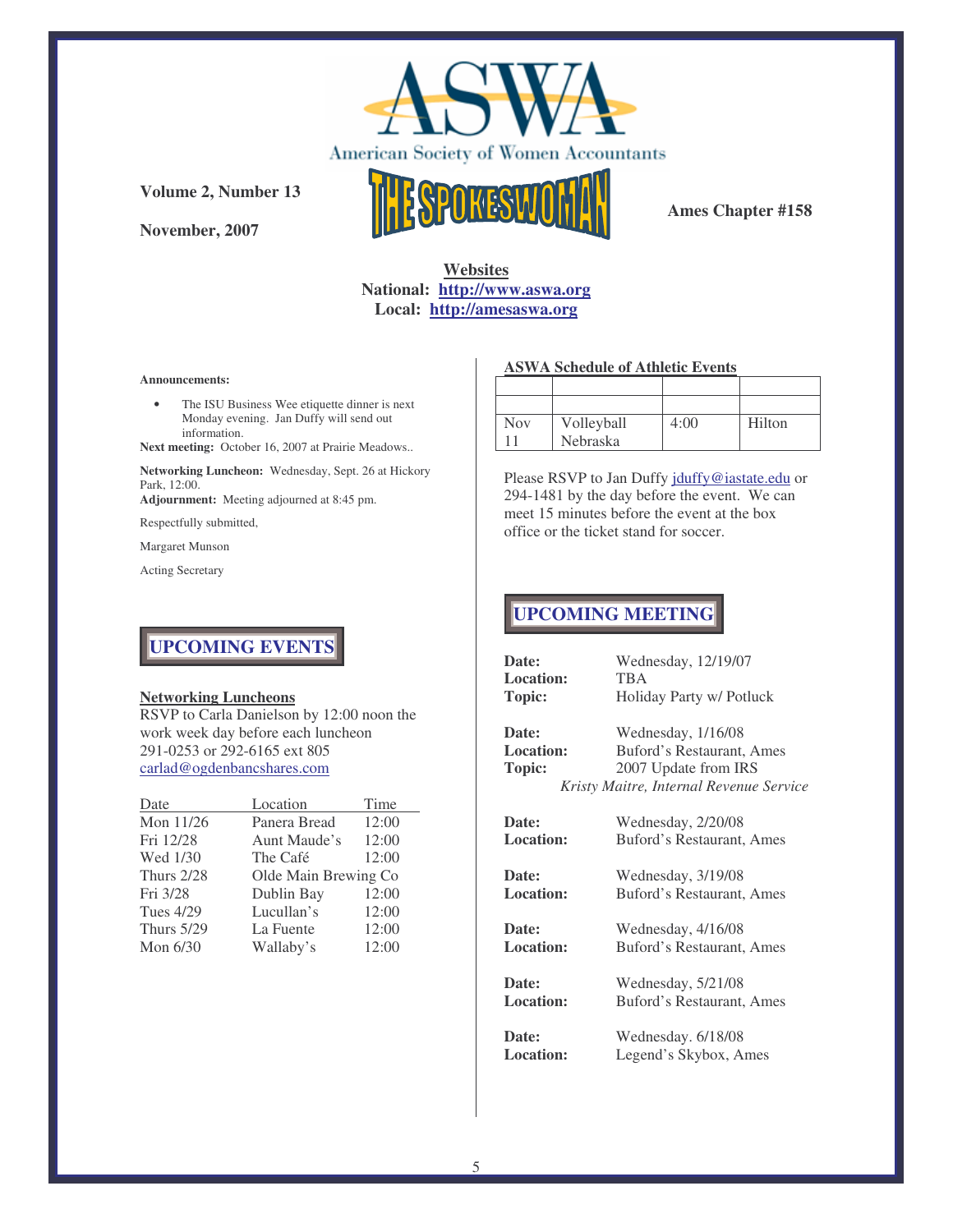

**November, 2007**



**Ames Chapter #158**

**Websites National: http://www.aswa.org Local: http://amesaswa.org**

## MEMBER BIRTHDAYS





Press Release: October 26, 2007

(McLean, Va.)—The American Society of Women Accountants Educational Foundation (The Foundation) honors companies on the national, regional and local levels and individuals across the country for their commitment to work/life balance. The prestigious Balance Awards presented today, at the American Society of Women Accountants(ASWA)/American Woman's Society of CPAs (AWSCPA) Joint National Conference at Disney's Coronado Springs Resort in Orlando, Fla. highlight the accomplishments of companies and individuals who successfully balance work and life.

This national recognition sponsored by Accountemps & Robert Half Finance and Accounting, is conferred by a blue ribbon panel of ASWA judges and reflects a clear prioritization of both the value and the values that winning companies place on their chief asset...their people.

"The Balance Award recognizes excellence beyond the accounting spreadsheets," said The ASWA Educational Foundation Chair, Kathleen M. Strum, CPA, Hertz Farm Management Inc. in Nevada, Iowa. "These companies and individual winners are a testament to balancing workload and family lives. Each is vital to live a wellrounded life."

The Balance Award winners are as follows:

### **National Balance Award Recipient** – **KPMG**, Montvale, New Jersey

Constituting nearly half of KPMG's new hires, women represent an enormous part of KPMG's talent pool. To continue efforts to reach balance in work and life, KPMG developed the KPMG

Network of Women (KNOW), which fosters women's networking, mentoring and leadership opportunities for their employees.

## **Regional Balance Award Recipient** – **Plante &**

**Moran**, PLLC, Southfield, Mich. Plante & Moran's philosophy is that "the whole person comes to work" helps its staff walks on the work/life tightrope. Plante & Moran understands that work may occasionally take a backseat to employees' family lives.

### **Local Balance Award Recipient** – **Keiter Stephens Hurst Gary & Shreaves**, Glen Allen, Va.

Keiter Stephens approaches offering work/life balance options to its employees by using a variety of scheduling options to enable employees to achieve true balance. The firm has a reduced 34-hour work week, which includes half-day Fridays, from Memorial Day to Labor Day to compensate employees for the longer hours required during tax season.

### **Individual Balance Award Recipients President's Award**

This year, ASWA National President Joy N. Barron, from BE&K, in Birmingham, Ala. will honor 2001-2002 ASWA National President Denisa Jones, Finance Manager, at Affinion Group, in Tenn., with the first-ever President's Award. "I am honored to bestow this award to Denisa Jones for her work for ASWA and women in accounting and financial services,"